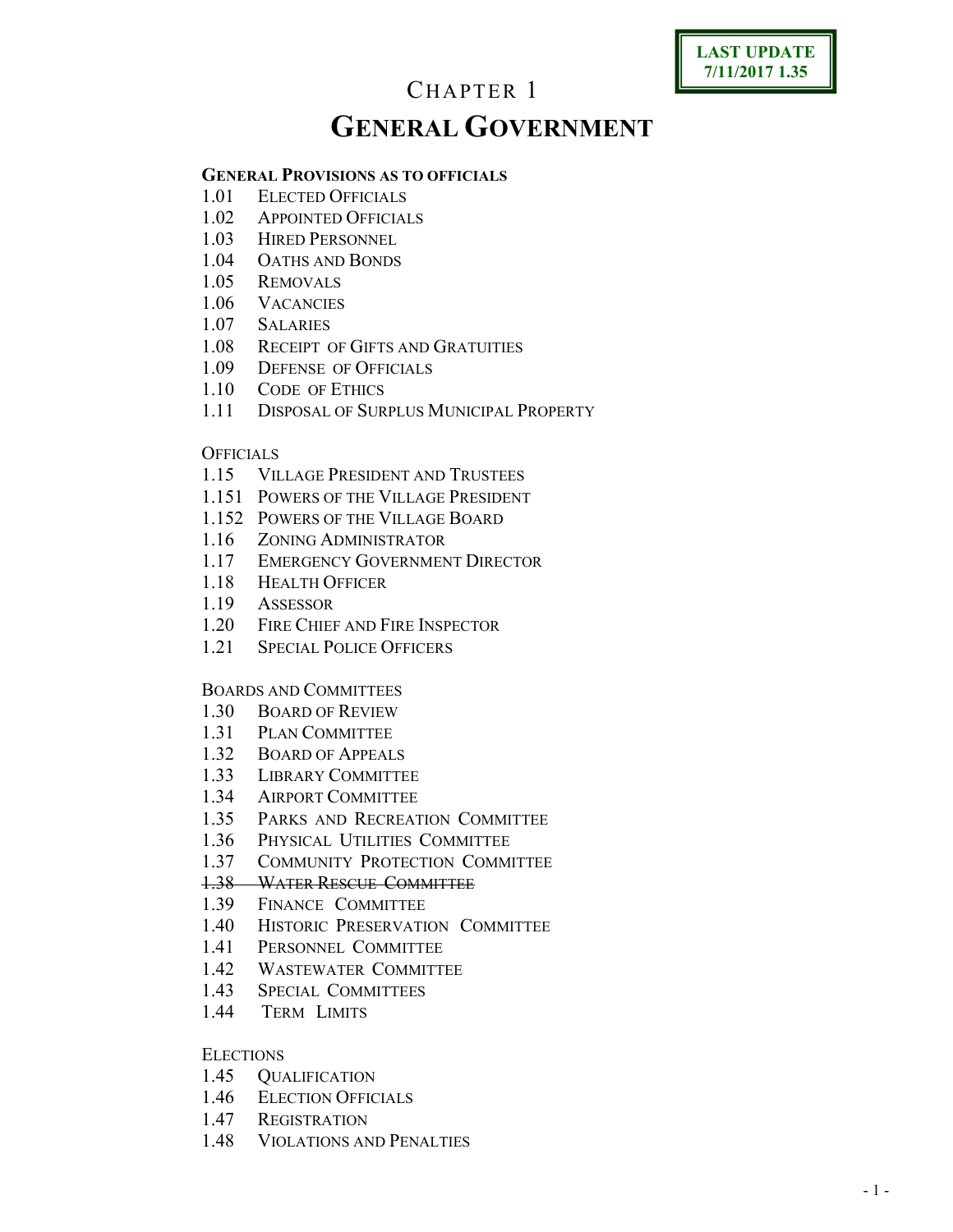#### GENERAL PROVISIONS AS TO OFFICIALS

- 1.01 ELECTED OFFICIALS. The elected officials of the Village shall be 5 Trustees, one of whom shall be Village President, The Village President and 2 Trustees shall be elected in odd-numbered years, and the other 2 Trustees shall be elected in even-numbered years. All elected officials shall serve 2-year terms.
- 1.02 APPOINTED OFFICIALS. The following shall be the appointed officials of the Village who shall be appointed in the manner and for the term indicated below.

| Official                  | How Appointed     | Term                |
|---------------------------|-------------------|---------------------|
| Health Officer            | Village Board     | 2 years             |
| Fire Chief/Fire Inspector | Village Board     | 2 years             |
| Assistant Fire Chief (s)  | Fire Chief        | 2 years             |
| Board of Appeals          | Village Board     | 3 years in rotation |
| Appeals Chairman          | Village President | 2 years             |

- 1.03 HIRED PERSONNEL. The Village Board is responsible for hiring general personnel over and above those listed above as appointed officials, including a Village Clerk, Treasurer, Administrator/Zoning Administrator, Maintenance or other personnel as necessary. The Wastewater Committee is responsible for hiring personnel for the Wastewater Treatment Plant operations.
- 1.04 OATHS AND BONDS. Elected and appointed officials shall take and file the official oath within 5 days of notice of their election or appointment as provided in 61.21 Wisc. Stats., and shall execute and file the official bond as required by State Statute and this Municipal Code.
- 1.05 REMOVALS. (1) ELECTED OFFICIALS. Elected officials may be removed by the Village Board as provided in 17.13 (2) Wisc. Stats., or by the judge of the circuit court for cause pursuant to 17.13 (3) Wisc. Stats. or as provided by 17.16, Wisc. Stats.
- (2) APPOINTED OFFICIALS. Appointed officials may be removed as provided in 17.13 (1), 17.13 (3) and 17.16 Wisc. Stats.
- 1.06 VACANCIES. (1) HOW OCCURRING. Vacancies in elective and appointed positions are caused as provided in 17.03 and 17.035, Wisc. Stats.
- (2) HOW FILLED. (a) Elected officials. A vacancy in any elective office shall be filled by appointment of a majority of members of the Village Board. A trustee may be appointed to fill an unexpired term of a vacating Village President.
- (b) Appointed officials. A vacancy in appointed office shall be filled in the same manner as the original appointment to such office.
- 1.07 SALARIES. The salaries of all elected and appointed officials, including members of Boards and Commissions, shall be determined by the Village Board from time to time, provided the salary of the President and members of the Board shall not be increased or decreased during their terms of office (see 66.196 Wisc. Stats.).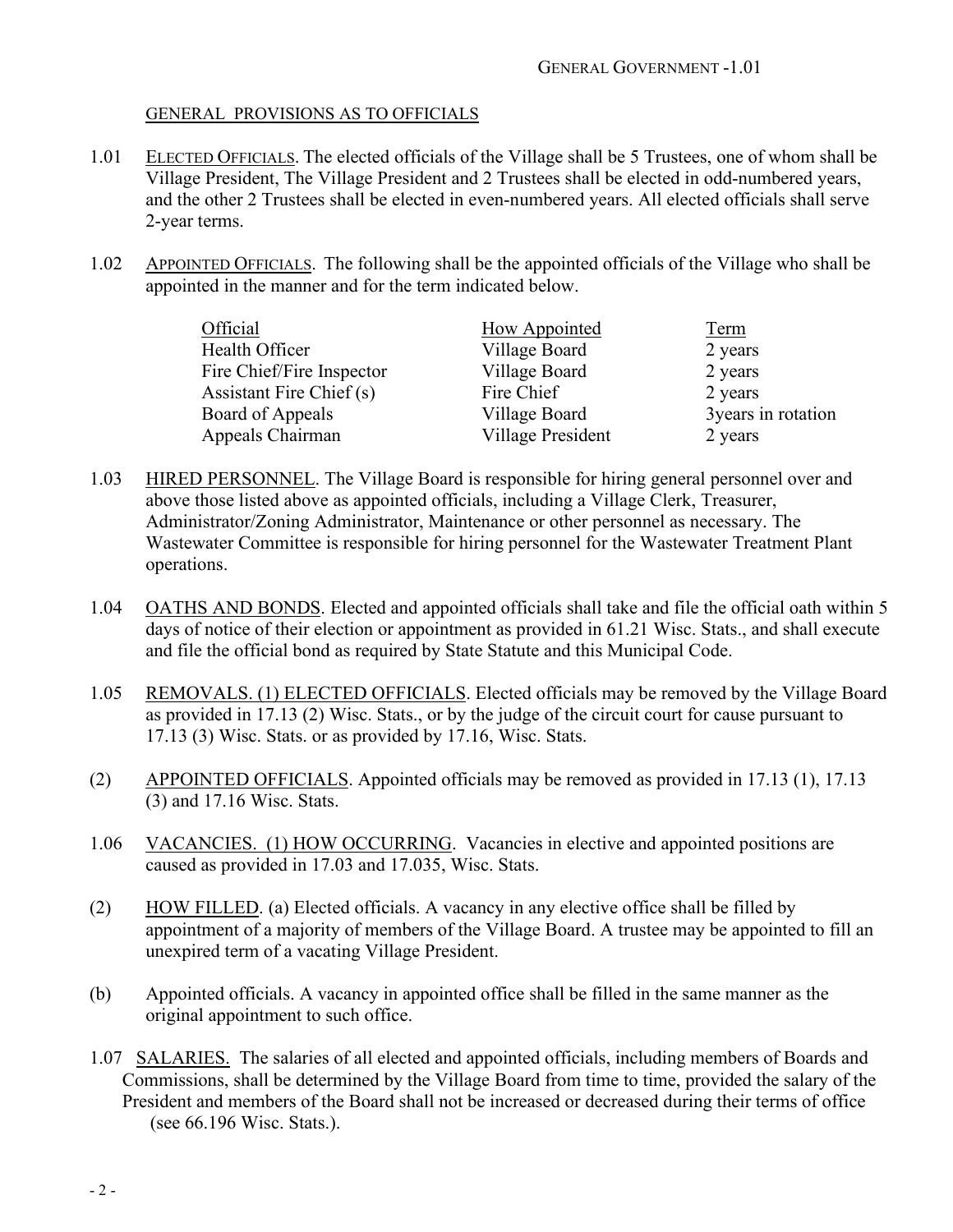- 1.08 RECEIPT OF GIFTS AND GRATUITIES--RESTRICTED. No Village employee or official shall receive or offer to receive, either directly or indirectly, any gift, gratuity or other thing of value which he is not authorized to receive from any person who:
	- (1) Has or is seeking to obtain contractual or other business or financial relationships with the Village or Village Board;
	- (2) Conducts operations or activities which are regulated by the Village or Village Board; or
	- (3) Have interests which may be substantially affected by the Village or Village Board.
- 1.09 DEFENSE OF OFFICIALS. The Village board may, by resolution, authorize the Village Attorney to defend actions brought against any officer or employee or any board or commission growing out of acts done in the course of their employment or of any alleged breach of duty as such officer or employee, excepting any actions brought to determine the right of such officer or employee to hold or retain hid office or position and excepting also actions brought by the Village against any officer or employee thereof.
- 1.10 CODE OF ETHICS. (1) APPLICABILITY. This Code of Ethics shall apply to all officials and employees of the Village.
- (2) CONFLICT OF INTEREST. (a) No elected or appointed official of the Village shall sell or tender goods or services to the Village in excess of \$2,500 in any calendar year.
- (b) Exclusive of salary or wages paid for regular employment, no Village employee shall sell or tender goods or services to the Village in excess of \$2,500 in any calendar year.
- (c) No elected or appointed official shall deliberate or vote upon any Village property acquisitions, projects, services, Village ordinance changes, zoning amendments, or any Village matter in which he or she has a direct economic interest. Nor shall they address orally or in writing any Village meeting, sub-committee, or body on any subject in which they have a direct economic interest unless they disclose said interest and emphasize they are speaking as a private citizen.
- (d) SELF-RECUSAL. In the interests of good government, any appointed or elected official shall recuse themselves from any decision-making process if they believe their participation will have the appearance of impropriety. No official need state the reason for self-recusal.
- (e) MANDATORY RECUSAL. Any elected or appointed official wishing to address in the public hearing portion of a meeting - the body to which he or she is appointed or elected on any matter in which he or she has a direct economic interest shall recuse themselves 48 hours prior to the meeting, by notice to the Chair or if they be the Chair, another presiding officer.
- (f) Elected and appointed officials are expected to live up to the trust placed in them by the citizens of the Village. They are expected to uphold and enforce the ordinances of the Village, as well as county and State law.
- (g) Any alleged violation of this ordinance shall be referred to the Village Attorney, who shall determine whether probable cause exists to proceed.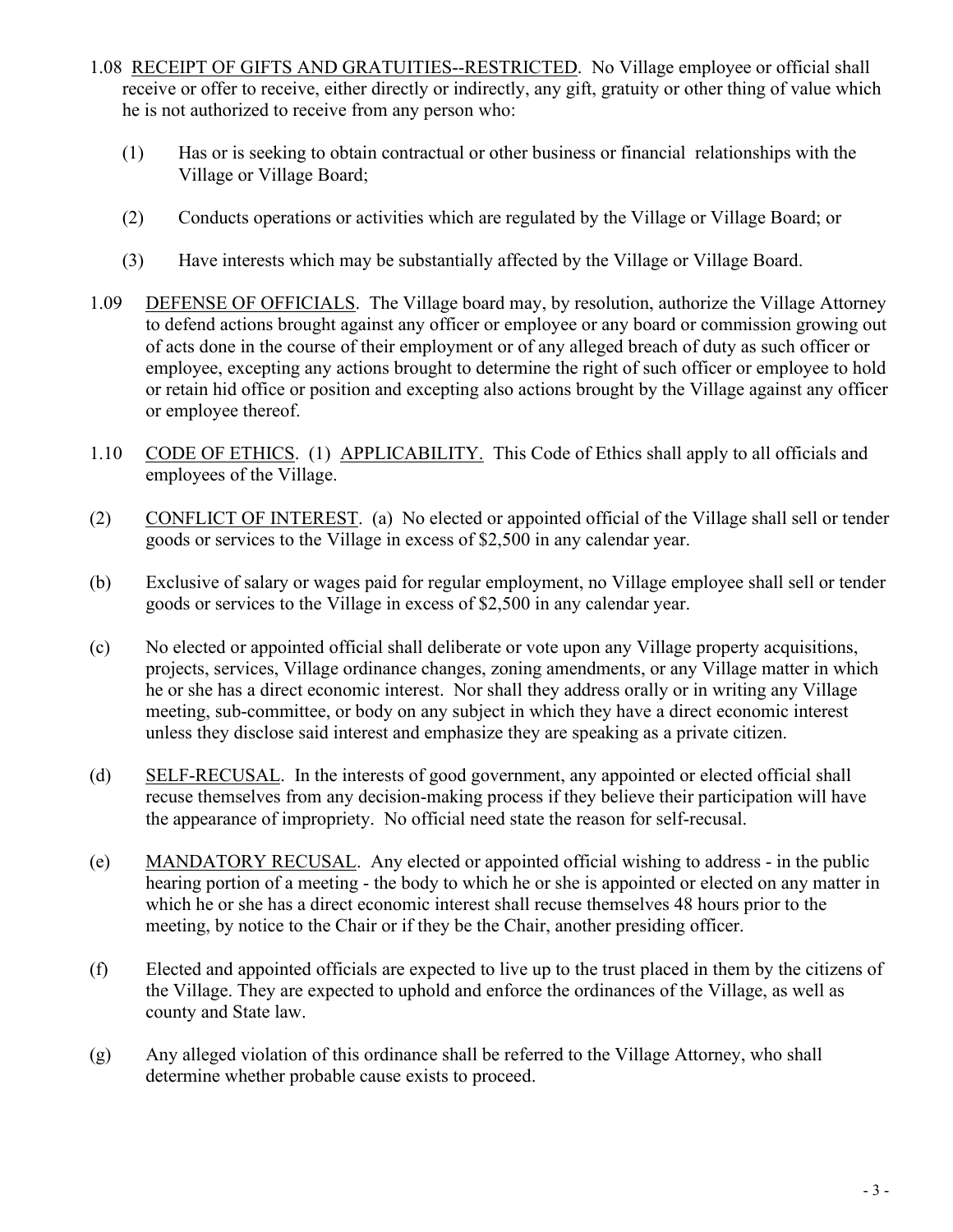# 1.11 Disposal of Surplus Municipal Property – *Passed April 11, 2005*

- A. Property which is determined by the department supervisor and, as appropriate, the Wastewater Committee, Coastal Management Committee or Village Board to be of such character or condition as to have a market or commercial value of less than one thousand dollars (\$1,000) and to be surplus, excess or otherwise unsuited for that department or other Village departments' purposes shall be sold on the basis of posting in the three locations used for meeting posting and on the website for a period of two weeks prior to disposal.
- B. Property satisfying the other criteria above but which is determined to have a market or commercial value of one thousand dollars (\$1,000) or more shall be disposed of by the method above and, in addition, publication in the Door County Advocate, Door reminder or appropriate trade paper after approval of the Village Board.
- C. The proceeds of any sale under this section shall be deposited by the Village treasurer to the respective departmental accounts, and notification of sale along with a description of the property, date and method of sale, and consideration received shall be given to the Village Administrator/Clerk for proper accounting.

# **OFFICIALS**

- 1.15 VILLAGE PRESIDENT AND TRUSTEES. (1) VILLAGE BOARD. The Village Board shall consist of 5 Trustees, one of whom shall be the Village President (see 61.20 (4), Wisc. Stats.).
- 1.151 POWERS OF THE VILLAGE PRESIDENT. The President shall be by virtue of his office a Trustee and preside at all meetings of the Board and have a vote as Trustee, sign all ordinances, rules, bylaws, regulations, commissions, licenses and permits adopted or authorized by the Board and all orders drawn on the treasury except as provided by 66.0607 Wisc. Stats. He shall maintain peace and good order, see that the ordinances are faithfully obeyed, and in case of disturbance, riot or other apparent necessity, appoint as many special marshals as he shall deem necessary (61.24 Wisc. Stats). He may not perform any official duty while absent from the Village (State ex rel. Emberson v. Byrne).
- 1.152 POWERS OF THE VILLAGE BOARD. Except as otherwise provided by law, the Village Board shall have the power and authority to manage and control Village property, services and all public functions pertaining to the health, welfare and convenience of its citizens and to that end, it shall be responsible for the enforcement of the laws and regulations of the State and of this Code of Ordinances (see 92.115 Wisc. Stats.). Other Board duties as regards finances, property acquisition, etc. as designated in 92.115 Wisc. Stats. shall be included herein by reference.
- 1.16 ZONING ADMINISTRATOR. See Chapters 14, 17 and 18 of this Code of Ordinances for duties and responsibilities.
- 1.17 EMERGENCY GOVERNMENT DIRECTOR. The Emergency Government Director shall work with the corresponding officers of the County and State. (see Chapter 166, Wisc. Stats.)
- 1.18 HEALTH OFFICER. See Chapter 11 of this code of Ordinances for duties and responsibilities.
- 1.19 ASSESSOR. Pursuant to 61.195, 61.197(1)(F) and 66.01, Wisc. Stats., the Village elects not to be governed by those portions of 61.9 and 61.23, Wis. Stats., relating to selection and tenure of the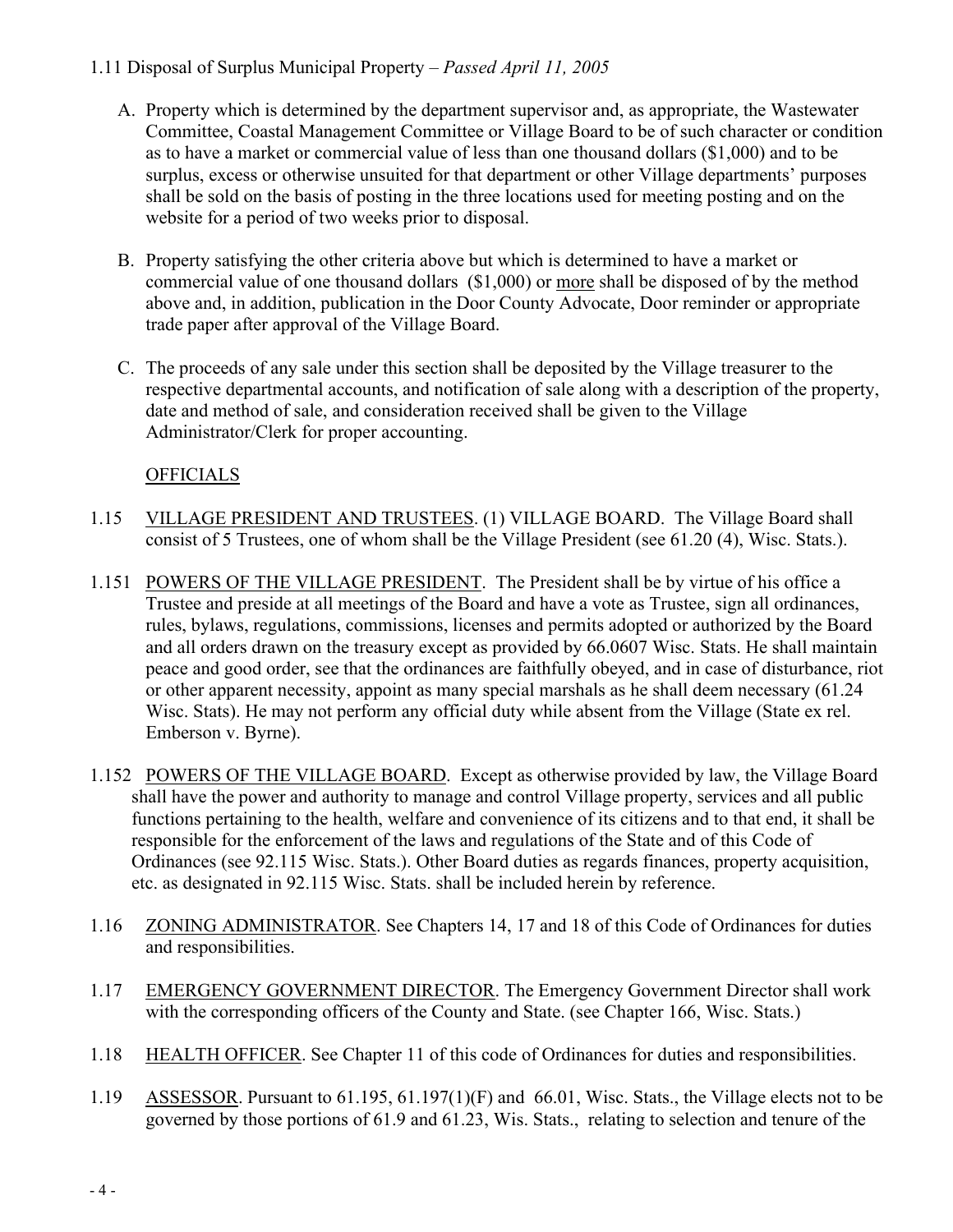Assessor and which are in conflict of this section. Section 61.27, Wisc. Stats. shall control the selection.

- 1.20 FIRE CHIEF AND FIRE INSPECTOR. (1) APPOINTMENT. The Fire Chief shall be appointed for a 2-year term, subject to removal for cause by a 3/4 vote of the members of the Village Board, unless his services are sooner terminated by resignation, death, or change of residence to outside the Village limits.
- (a) The Fire Chief shall notify his assistant of the time and possible duration of any contemplated absence from the Village.
- 1.21 SPECIAL POLICE OFFICERS. (1) MEMBERS OF THE VILLAGE BOARD. The Village President and Trustees shall have and exercise the powers of peace officers and may summarily suppress any riotous or disorderly conduct in the streets or public places of the Village (per 61.31 (1) Wisc. Stats.)
- (2) CHIEF AND ASSISTANT CHIEFS OF THE FIRE DEPARTMENT. The Chief and Assistant Chiefs of the Fire Department shall have the authority to suppress any tumult or disorder and to order all individuals to leave the neighborhood of any fire and to command from all inhabitants of the Village all needful assistance for the suppression of fire (per 213.095 Wisc. Stats.).

## BOARDS, COMMITTEES AND COMMISSIONS

\* Note that where" citizens" or "citizen members" are mentioned, this shall be interpreted as property taxpayers and/or registered voters. From time to time as deemed necessary and because of specific expertise, non-citizens may be asked to join a committee or focus group but will act as ad hoc, non-voting members. Wherever possible, the majority of members on each committee shall be registered voters.

# 1.30 BOARD OF REVIEW.

- (1) HOW CONSTITUTED. The Board of Review shall be composed of 7 members as follows: the Village President, 4 Trustees, Treasurer and Clerk. The Village President, by virtue of his office, shall be chairman of the Board of Review. The Village clerk, by virtue of his/her office, shall be recording secretary.
- (2) ASSESSOR. The Village Assessor shall not be a member of the Board of Review but shall attend its meetings.
- (3) QUORUM. Five members of the Board of Review shall be a quorum of the Board.
- (4) POWERS AND DUTIES. See Section 3.02(3) of this Code.
- 1.31 PLAN COMMITTEE *(make up is by Wisc. Stats.)*
- (1) COMPOSITION AND TERMS (a) The Plan Committee shall consist of the Village President, who shall be its presiding officer, a trustee and 5 citizens. The Committee at all times shall have at least 7 members.
- (b) The trustee member shall be elected by a 2/3 vote of the Village Board upon creation of the Committee and each May thereafter.
- (c) Citizen members shall be persons of recognized experience and qualifications. One citizen member shall be appointed by the President in May of each year to a three-year term.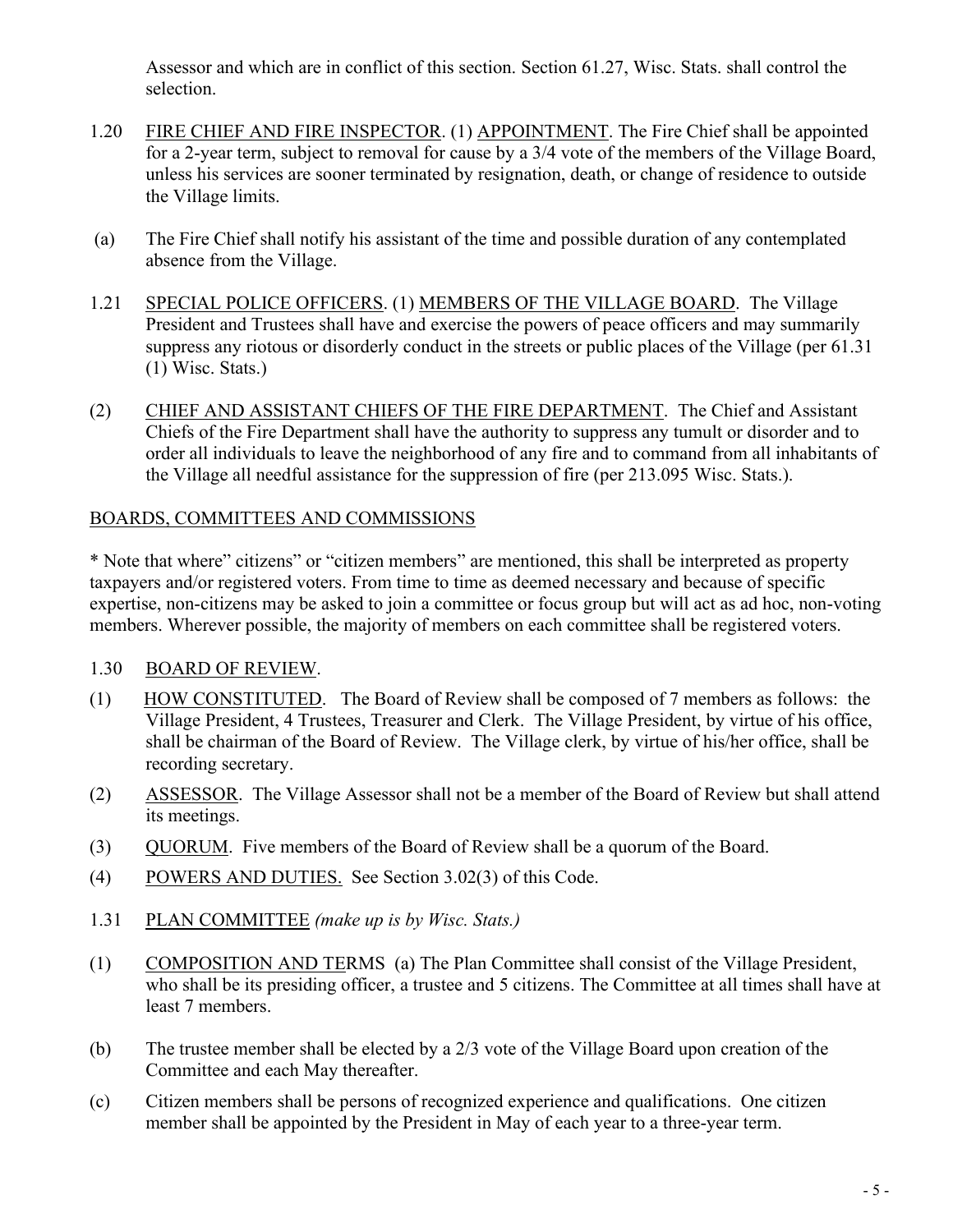(3) POWERS AND DUTIES. The Committee shall have the powers and duties prescribed in Wisc. Stats. 62.23, and in this Municipal Code and other such powers and duties as shall be vested in them from time to time by law or the Village Board.

They shall also have the responsibility of affirming the goals of Village-adopted plan, including the Coastal Management Plan of 1985, Comprehensive Plan of 1998, and Mead & Hunt Engineering Plan, and the Smart Growth Plan through appropriate actions within the Plan Committee and in coordination with other Village committees and commissions.

- 1.32 BOARD OF APPEALS (make up is by Wisc. Stats.)
- (1) HOW CONSTITUTED. The Board of Appeals shall consist of 5 members and 2 alternates. One shall be chairman. All shall be permanent residents of the Village.
- (2) APPOINTMENT. At the May session of the Village Board, successors to the members whose terms expire in that year shall be appointed by the Village Board to serve terms beginning the succeeding first day of June.
- (3) POWERS AND DUTIES. As described in Wis. Stats. 62.23.
- 1.33 LIBRARY COMMITTEE.
- (1) HOW CONSTITUTED. The Library Committee shall consist of *at least* 5 citizen members, one of which shall be the Ephraim Librarian. One shall serve as Chairman. All shall serve a threeyear term.
- (2) APPOINTMENT. At the May session of the Village Board, successors to the members whose terms expire in that year shall be appointed by the Board to serve terms beginning the succeeding first day of June. The Representatives appointed will also serve as the appointees to the Village of Ephraim Library Fund, Inc.
- (3) POWERS AND DUTIES. Their powers and duties shall include, in addition to internal Library responsibilities, coordination of the Village's contractual obligations with the Village Physical Properties Committee and making budgetary requests to that Committee by September 1 of each year. The representatives will carry out all duties outlined in the Village of Ephraim Library Fund, Inc. Bylaws.

## 1.34 AIRPORT COMMITTEE

- (1) HOW CONSTITUTED. The Ephraim-Gibraltar Airport is administered jointly by the Ephraim and Gibraltar Boards, there also being an Ephraim-Gibraltar Commission consisting of four members appointed for three years each, each municipality being represented by 2 members.
- (2) APPOINTMENT. At the May session of the Village and Town Boards, successors to the members whose terms expire in that year shall be appointed to serve terms beginning the succeeding first day of June.
- (3) POWERS AND DUTIES. Their powers and duties shall include, among other responsibilities, making budgetary recommendations to the Ephraim and Gibraltar Boards by September 1 of each year.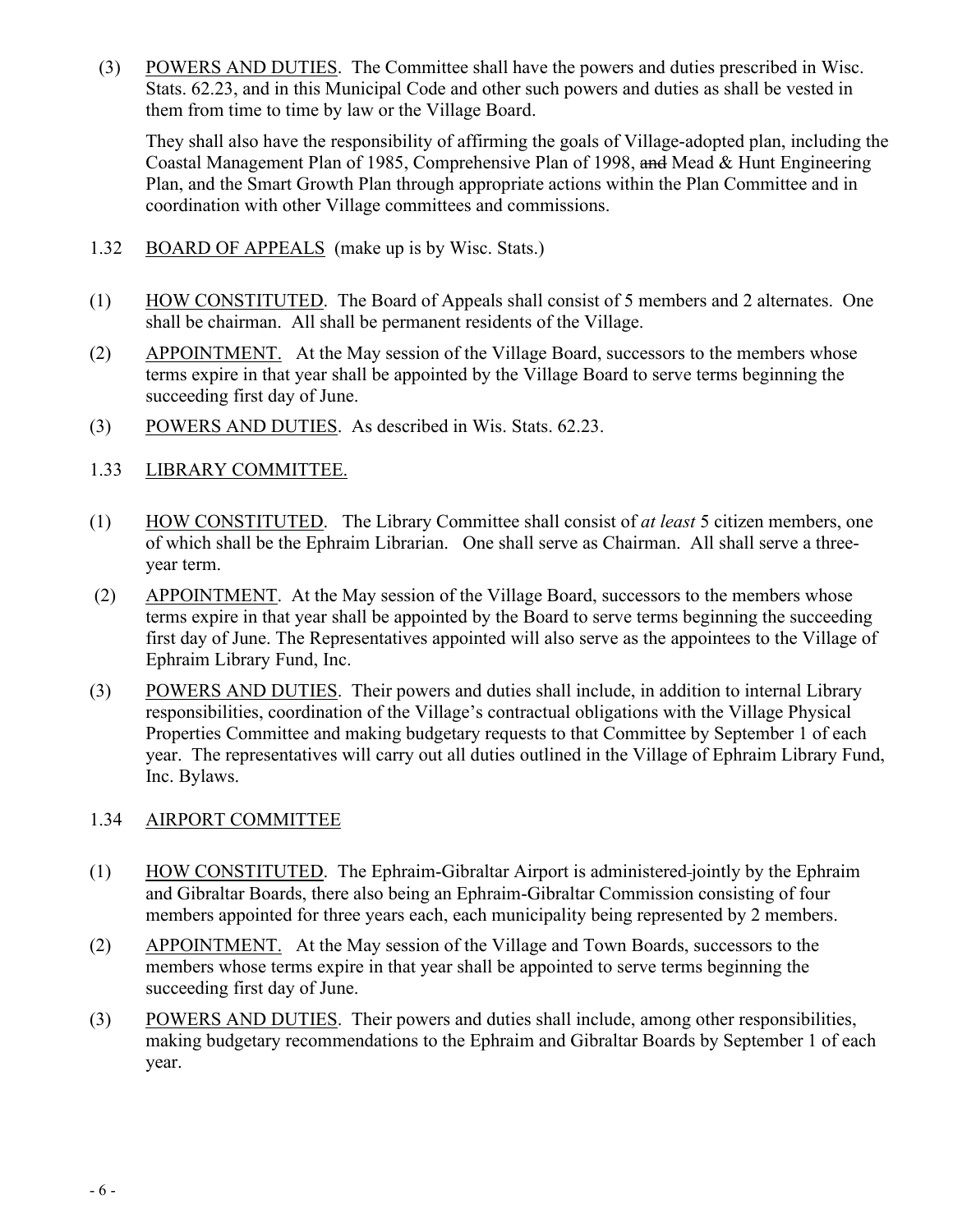## 1.35 MARINAS & MOORINGS (renamed from Coastal Management).

- (1) HOW CONSTITUTED. The Marinas & Moorings Committee shall consist of 5 members, the chairman and one other member of which may be a Village Trustee. The remaining members shall be citizens. Citizen members shall serve a three-year term; for continuity, Trustee members may serve up to the term limits as noted below.
- (2) APPOINTMENT. At the May session of the Village Board, successors to the members whose terms expire in that year shall be appointed by the Village Board to serve terms beginning the succeeding first day of June.
- (3) POWERS AND DUTIES. The Committee shall have responsibility for marina operations at Firehouse and Anderson Dock slips, the Village mooring area, dredging and water ways.

Their duties shall also include recommendation and implementation regarding observance of Village or National celebrations, including cooperation with other Village organizations.

Their powers and duties shall include making budgetary recommendations to the Village Board by September 1 of each year.

## 1.36 PHYSICAL FACILITIES AND UTILITIES

- (1) HOW CONSTITUTED. The Physical Facilities and Services Committee shall consist of 5 members, the chairman and one other member of which shall be Village Trustees. The remaining members shall be citizens. Citizen members shall serve a three-year term; for continuity, Trustee members may serve up to the term limits as noted below.
- (2) APPOINTMENT. At the May session of the Village Board, successors to the members whose terms expire in that year shall be appointed by the Village Board to serve terms beginning the succeeding first day of June.
- (3) POWERS AND DUTIES. The Committee shall have responsibility for Village Park and recreation properties and facilities, including but not limited to the Wetland preserve, the Village beach, Village Hall Park, Olson Park, Village owned tennis courts and playground areas, Visitor's center beach area, bicycle and walking paths and waysides. Village-owned buildings as to maintenance, repair and upkeep, as well as direction of road upkeep and repair, brush and snow removal, reconstruction of roads and bridges, and street signage.

They shall also have the responsibility of overseeing dump and recycling services and recommendation regarding utilities owned by others but operating within the Village (cable service, cell phone service, phone and electric) as it may apply to contracts, underground facilities, and location of pedestals, towers or other service facilities. Their powers and duties also include making budgetary recommendations to the Village Board by September 1 of each year.

## 1.37 COMMUNITY PROTECTION COMMITTEE

- (1) HOW CONSTITUTED. The Community Protection Committee shall consist of 5 members, including the Fire Chief. The chairman of the committee shall be a Village Trustee.
- (2) APPOINTMENT. At the May session of the Village Board, successors to the members whose terms expire in that year shall be appointed by the Village Board to serve terms beginning the succeeding first day of June.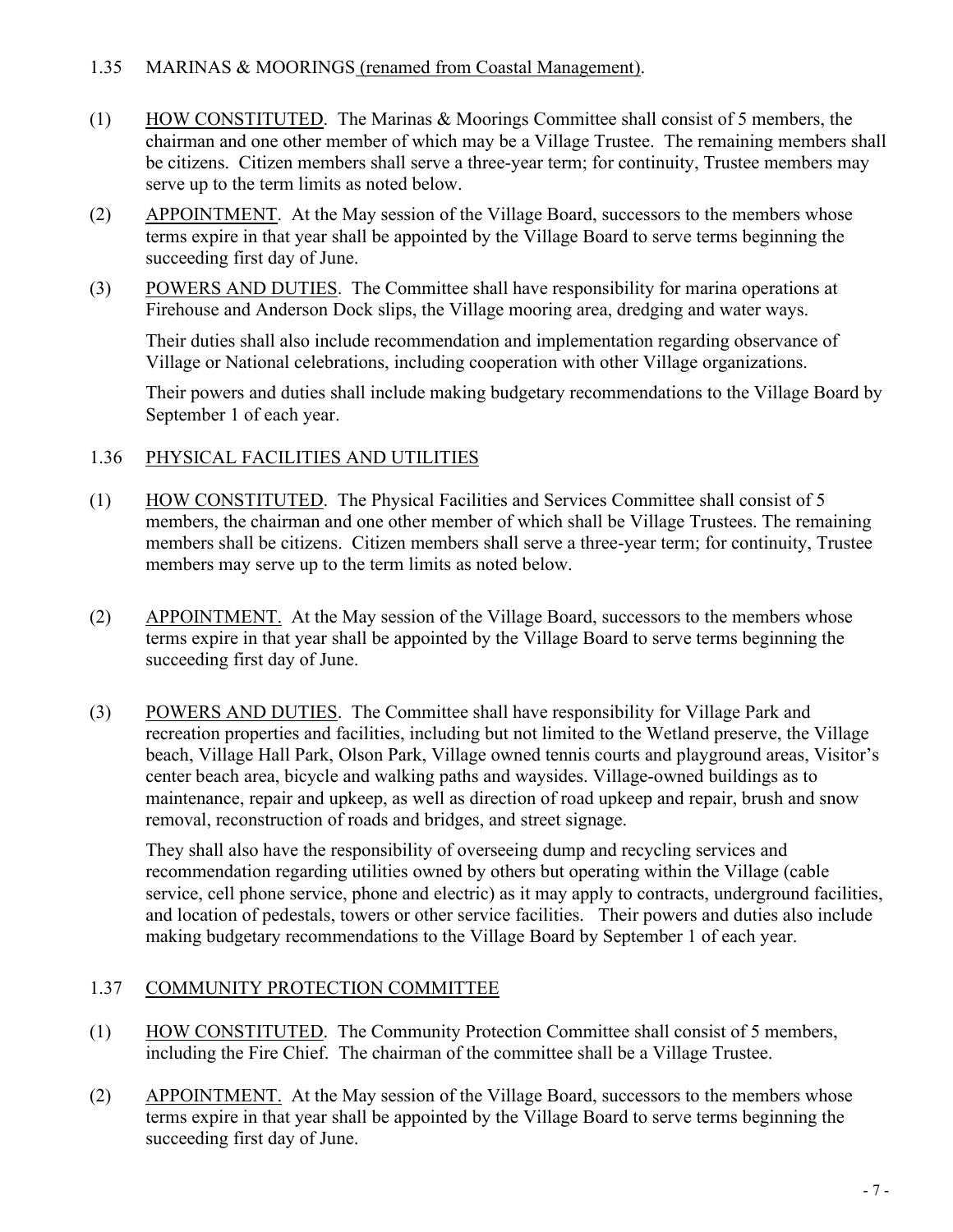(3) POWERS AND DUTIES. The Community Protection Committee shall have under its responsibility the Volunteer Fire Department, any public or Village safety concerns, and shall make budgetary recommendations to the Village Board by September 1 of each year. This committee shall have the responsibility of overseeing the Water Rescue program within the Village. It shall make recommendations to them for allocation of Fire Funds for financing and maintaining the program. *Passed 8/10/09*

#### 1.38 WATER RESCUE COMMITTEE.

- (1) HOW CONSTITUTED. The Water Rescue Committee shall consist of four members, including the Fire Chief and Village Harbormaster.
- (2) APPOINTMENT. At the May session of the Village Board, successors to the members whose terms expire in that year shall be appointed by the Village Board to serve terms beginning the succeeding first day of June.
- (3) POWERS AND DUTIES. This committee shall have the responsibility of overseeing the Water Rescue program within the Village. It shall coordinate its activities with the Community Protection Committee and make recommendations to them for allocation of Fire Funds for financing and maintaining the program. *Removed from Ordinance August 10th, 2009*

#### 1.39 FINANCE COMMITTEE.

- (1) HOW CONSTITUTED. The Finance Committee shall consist of the members of the Village Board. Ad hoc members of the Committee shall be the Village Treasurer and Village Clerk by virtue of their statutorial responsibilities.
- (2) POWERS AND DUTIES. The Finance Committee/Board shall discuss on a quarterly basis the overseeing of Village investments, indebtedness and general financial direction of Village funds. They shall receive by September 15 of each year proposed budgets for the upcoming year, and after consultation with Village committee chairs responsible for said recommendations, with overall recommendation by October 30 of each year. See Chapter 3, Finance and Taxation, for further delineation of their duties.

#### 1.40 HISTORIC PRESERVATION COMMITTEE

- (1) HOW CONSTITUTED. The Historic Preservation Committee shall consist of 5 *citizen* members, one of which shall be a member of the Plan Committee. Other members shall be as described in Chapter 13, 17.15(13)(d)(2)(b) Historic Preservation Committee. *Added 08/13/07*
- (2) APPOINTMENT. At the May session of the Village Board, successors to the members whose terms expire in that year shall be appointed by the Village Board to serve terms beginning the succeeding first day of June.
- (3) POWERS AND DUTIES. As delineated in Chapter 13, 17.26(13)(d)(3), HPC Powers and Duties.
- 1.41 PERSONNEL COMMITTEE.
- (1) HOW CONSTITUTED. The Committee shall consist of the five members of the Ephraim Village Board.
- (2) POWERS AND DUTIES. They Personnel Committee has the responsibility of overseeing the administration of the Personnel Handbook as it relates to policies, procedures, employee discipline